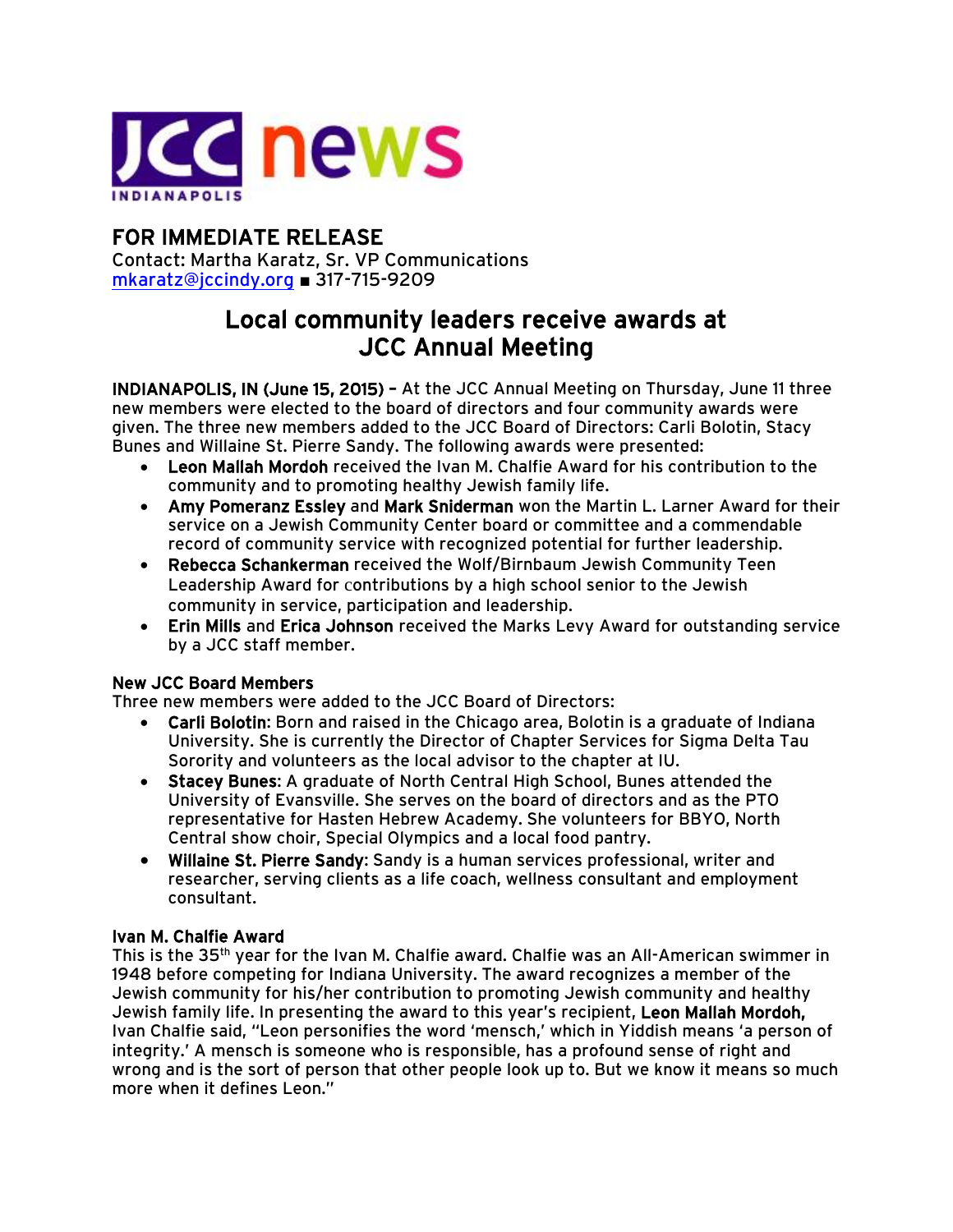Mordoh's parents came to the United States from Saloniki, Greece. More than 50 years ago, Mordoh began his career selling copiers for HPS, eventually buying the company in 2000. He sold the company to Toshiba in 2006 and still lends his expertise to the company he grew. Mordoh has been president of Broadmoor Country Club twice. He has served on the boards of the Albert and Sarah Reuben Senior Resource Center, the Jewish Federation of Greater Indianapolis, the Rotary Club of Indianapolis, Etz Chaim Synagogue and the JCC.

#### The Martin L. Larner Award

Amy Pomeranz Essley and Mark Sniderman received the Larner Leadership Award in recognition of their years of service to the JCC, a commendable record of community service and recognized potential for further leadership.

Essley graduated from Indiana University and the University of North Carolina, joining Big Brothers Big Sisters of Central Indiana in 2002 as the director of site-based programs. She is currently chief program officer (since 2013). She is a JCC board member and vice president and a graduate of the United Way of Central Indiana's Executive Women's Leadership program.

Sniderman is a civil rights trial lawyer and partner with Sniderman Nguyen LLp. He graduated from the University of Wisconsin – Madison and I.U. School of Law and was a coxswain for the Men's Rowing Team in the 1990 National Collegiate Rowing Championship.

#### Wolf/Birnbaum Jewish Community Teen Leadership Award

The recipient of the Wolf/Birnbaum Jewish Community Teen Leadership Award for contributions by a high school senior to the Jewish community in service, participation and leadership is Rebecca Schankerman. A student at Carmel High School, she is a member of the National Society of High School Scholars, an international finalist for DECA competition, a member of the student government, a scholar athlete and has an academic honors diploma from Carmel Clay School System.

She has been involved in the Jewish youth group B'nai B'rith, earning recognition as a Regional B'nai B'rith Girl of the Year (2012) and receiving the Gold Order of the Star of Deborah at the 2013 International convention for recruiting the highest number of new members for her chapter. She serves on six regional steering committees for B'nai B'rith Youth Organization (BBYO) and participated in nine international programs. Rebecca will be attending Indiana University in Bloomington, IN. in the fall. She plans on majoring in advertising or marketing at the Kelley School of Business with a possible minor in Jewish studies.

#### Marks Levy Award

Two JCC staffers, Erin Mills and Erica Johnson of the JCC's Early Childhood Education program, received the Marks Levy Award in recognition of their outstanding service.

Under Mills' leadership as director, the JCC's Early Childhood Education program has a wait list at almost every age level. She has helped develop important relationships with state licensing consultants through the Family Social Services Administration, United Way of Central Indiana, the Department of Homeland Security, and Indiana's child care rating and improvement system, Paths to Quality. She was recently selected as one of 24 participants from across North America for the JCC Association of North America's Leadership Enrichment and Advancement Program.